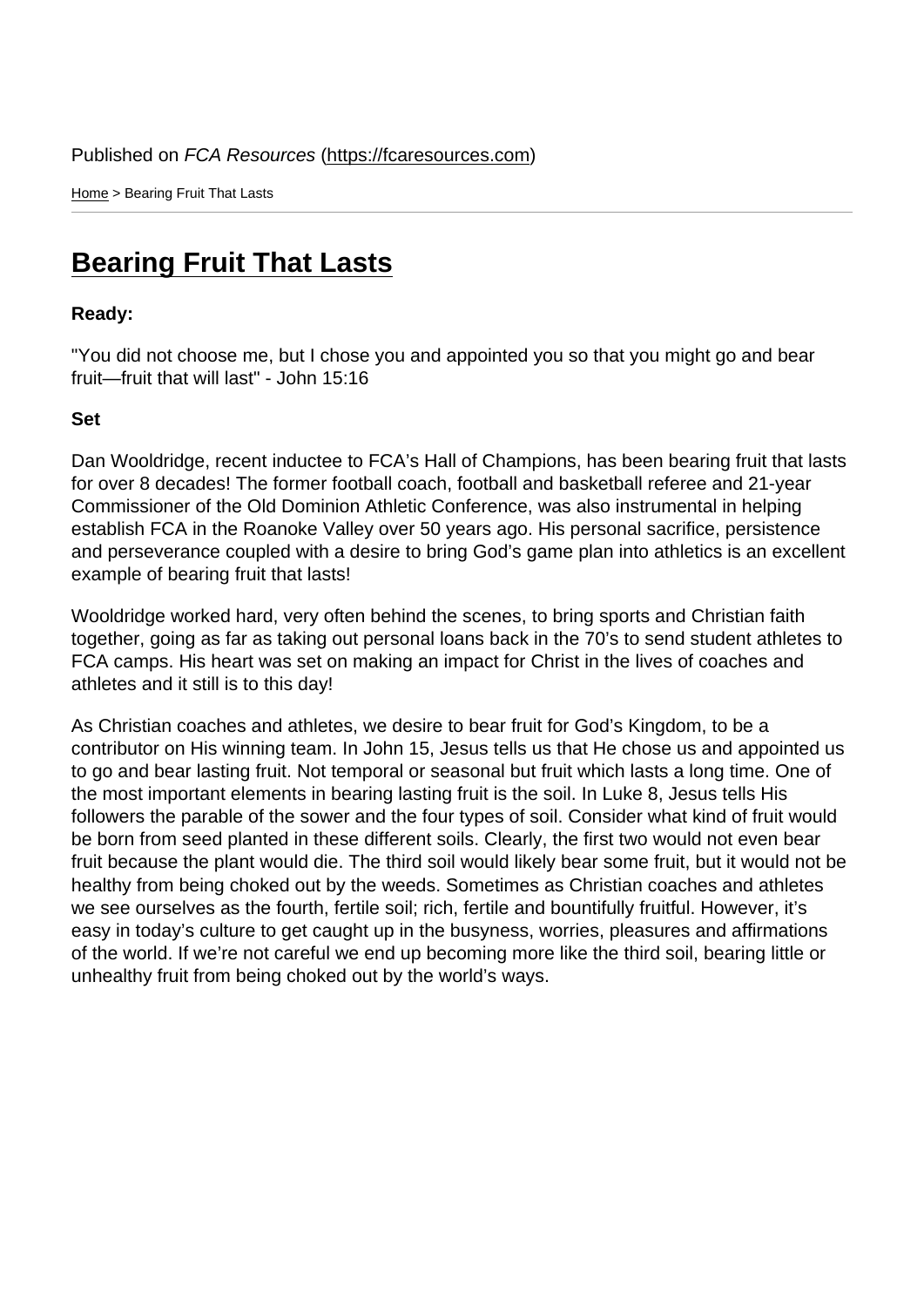God is the Master Gardener and He prunes us so that we can be more fruitful (John 15). Our goal and challenge is to stay connected to the life giving vine, Jesus Christ. We cultivate that rich, fertile soil by staying in God's Word daily, spending time in His presence, listening to His voice and being involved in fellowship and discipleship with other believers. That leads to tilling the soil of our hearts, planting good seeds, watering and establishing strong roots that will bear lasting fruit. Healthy roots lead to healthy fruit. God is faithful! He does the growing and bearing of fruit that lasts when the soil of our hearts has been prepared. Yes, it does take sacrifice and hard work but if we are faithful and disciplined, persevering in the spiritual disciplines, God will produce a bountiful crop of lasting fruit through us.

Still bearing fruit that lasts, Dan continues to serve on the local FCA board! He also continues to use his experience and influence for God's Kingdom work to advance the ministry of FCA. The soil he cultivated and the seeds he planted over 50 years ago are still bearing fruit that has lasted through generations!

Go

- 1. As a coach or athlete, which spiritual disciplines could you practice more to cultivate your soil?
- 2. How can you help cultivate good soil in the lives of the coaches and athletes that you serve?
- 3. Take an honest assessment of your heart and your life, what kind of soil do you see?
- 4. What weeds in your life may be choking out the fruitfulness God wants to produce through you?

## Workout

John 15:1-17; Luke 8:1-15

## Overtime

Lord, I confess to you that sometimes the world presses in on me and I allow worry, busyness and unhealthy priorities and pleasures to creep in. Forgive me Father. Help me to dig deep into the soil of my heart and cultivate it so that good, healthy roots are established, and you can bear lasting fruit through me. I surrender my life to you, the Master Gardener. In Jesus name, Amen.

Bible Reference: John 15:1-17 Luke 8:1-15